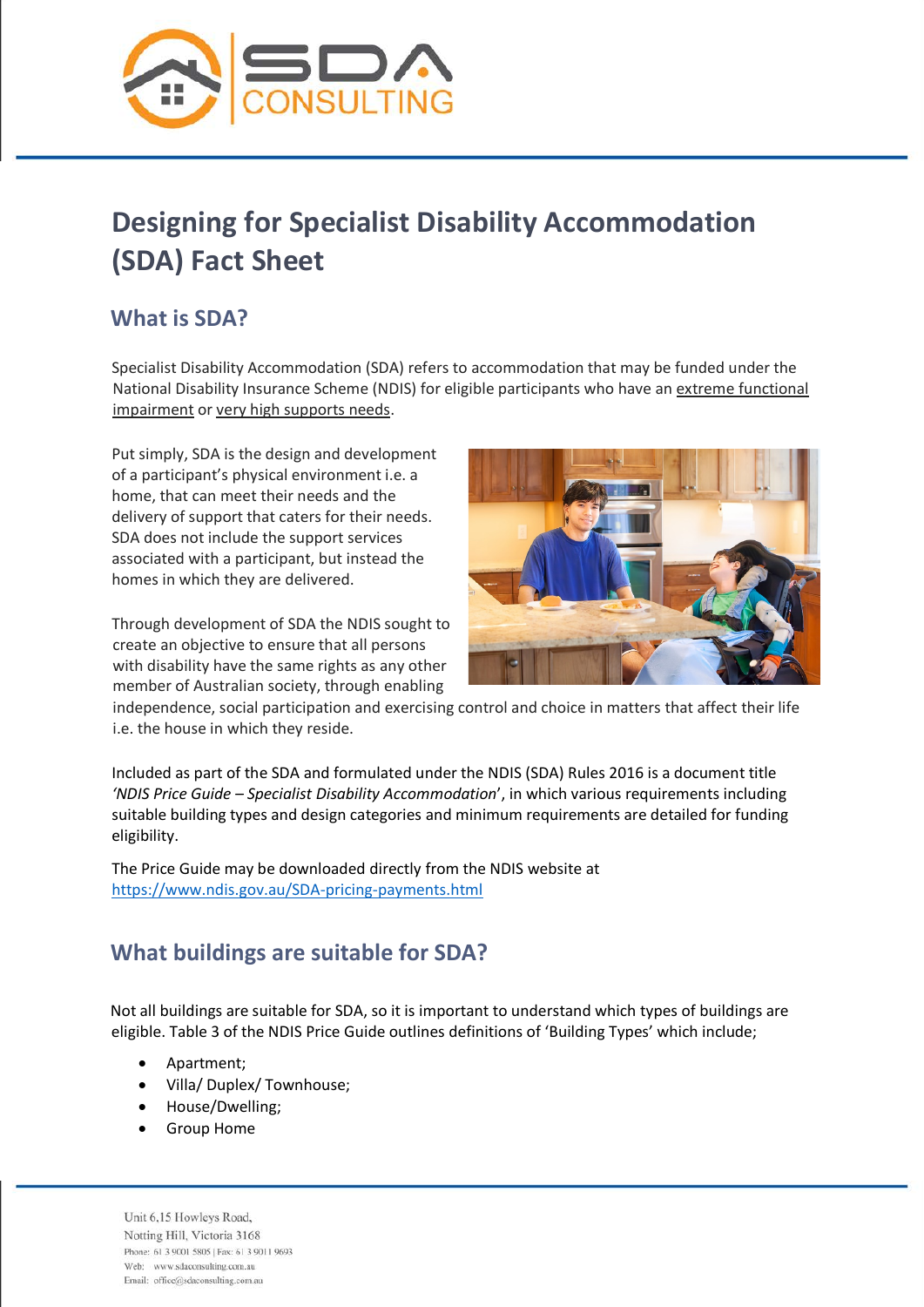

As a minimum, dwellings of all 'Building Types' must contain:

- A kitchen,
- Bathroom,
- Living/dining area,
- Entrance/exit,
- At least one bedroom.

Additionally, at least one private room must be available to each long-term resident and an Onsite Overnight (OOA) Assistance room is *not* considered a bedroom. Furthermore, the maximum number of residents includes both participants and any other residents being accommodated at that dwelling.

In determining the appropriate 'Building Type' it is important that consultation be sought from a suitably qualified Building Practitioner such as a Building Certifier/Surveyor as inappropriate classification may result in designs that do not satisfy relevant Building legislation such as the Building Code of Australia or specific State or Territory Acts/Regulations.

For a detailed definition and criteria for suitability of a 'Building Types' please refer to the NDIS Price guide.

#### **How to design for SDA?**

SDA are based on five broad categories of design:

- Basic;
- Improved Livability;
- Fully Accessible;
- Robust; and
- High Physical Support

The relevance of a design category in relation to proposed SDA shall be determined in conjunction with the users of the building, to ensure the design is appropriate to support the needs of the occupants.



Furthermore, to ensure that buildings are capable of meeting the needs of participant's who will be residing in the dwelling, it's essential that all designs include features to enhance livability for participant's appropriate to their needs.

Table 4 within the NDIS Price Guide sets out the 'Minimum Requirements' applicable to each of the five Design Categories listed above. To provide an enhanced level of access for dwellings, design categories other than Basic include additional design features from Livable Housing Australia, and include either 'Silver' or 'Platinum' level features as set out in the *Livable Housing Design Guidelines (*third edition) Australia.

A copy of these guidelines may be downloaded from the following link <http://www.livablehousingaustralia.org.au/95/downloads.aspx>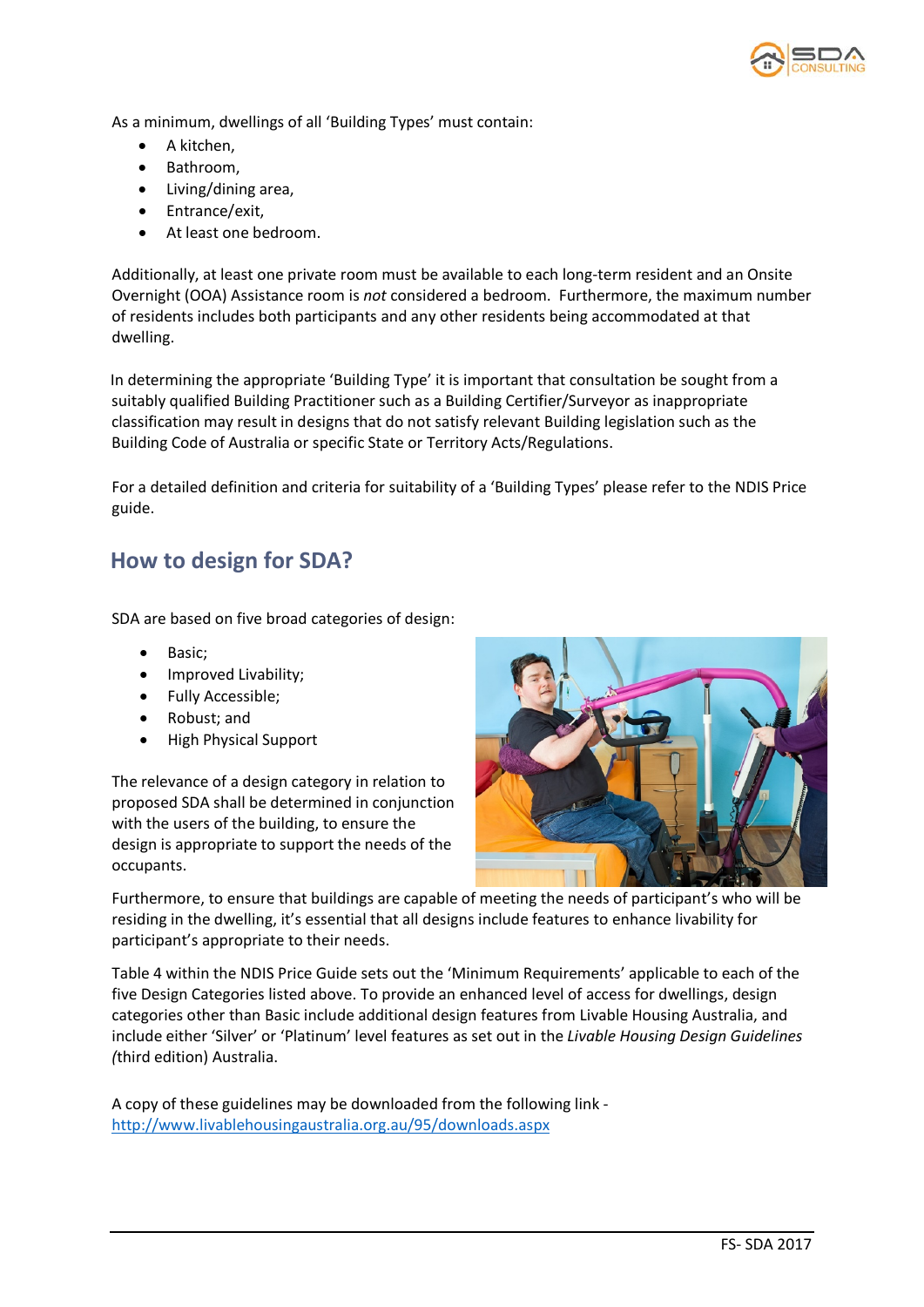

Choosing the appropriate Design Category is important as this establishes the amount paid for a dwelling, funding prices may be found within the NDIS Price Guide starting at Table 6, or at the following link to NIDS - <https://www.ndis.gov.au/SDA-pricing-payments.html>

It should be noted that Design Categories do not include an assessment to Disability Access Standards such as AS1428.1 – 2009 (Design for access and mobility) as it is expected that these will be reviewed as part of the building certification process.

| <b>SDA</b> design<br>category     | <b>Definition</b>                                                                                                                                                                                                                               | <b>Minimum Requirements</b>                                                                                                                                                                                                                                                                                                                                                                                                                                                                                                                                                                                                      |  |
|-----------------------------------|-------------------------------------------------------------------------------------------------------------------------------------------------------------------------------------------------------------------------------------------------|----------------------------------------------------------------------------------------------------------------------------------------------------------------------------------------------------------------------------------------------------------------------------------------------------------------------------------------------------------------------------------------------------------------------------------------------------------------------------------------------------------------------------------------------------------------------------------------------------------------------------------|--|
| <b>Basic</b>                      | Housing without specialised<br>design features but with other<br>important SDA characteristics<br>(e.g. location, privacy, shared<br>supports).                                                                                                 | Available for Existing Stock only.                                                                                                                                                                                                                                                                                                                                                                                                                                                                                                                                                                                               |  |
| Improved<br>Livability            | Housing that has been designed<br>to improve 'Livability' by<br>incorporating a reasonable level<br>of physical access and enhanced<br>provision for people with<br>sensory, intellectual or cognitive<br>impairment                            | Livable Housing Australia 'Silver' level<br>$\bullet$<br>One or more 'improved Livability' design<br>$\bullet$<br>features such as luminance contrasts,<br>improved wayfinding or lines of sight                                                                                                                                                                                                                                                                                                                                                                                                                                 |  |
| <b>Fully</b><br><b>Accessible</b> | Housing that has been designed<br>to incorporate a high level of<br>physical access provision for<br>people with significant physical<br>impairment                                                                                             | Livable Housing Australia 'Platinum' level<br>$\bullet$<br>External doors and external outdoor private<br>$\bullet$<br>areas to be accessible by wheelchair<br>Bathroom vanity/hand basin to be accessible<br>$\bullet$<br>in seated or standing position<br>Power supply to doors and windows (blinds),<br>$\bullet$<br>for retrofit of automation as necessary<br>Consideration must be given to whether it is<br>appropriate for the kitchen sink, cooktop,<br>meal preparation bench area and key<br>appliances (dishwasher, oven, microwave<br>oven, laundry appliances) to be accessible in<br>seated or standing position |  |
| <b>Robust</b>                     | Housing that has been designed<br>to incorporate a high level of<br>physical access provision and be<br>very resilient, reducing the<br>likelihood of reactive<br>maintenance and reducing the<br>risk to the participant and the<br>community. | Livable Housing Australia 'Silver' level<br>$\bullet$<br>Resilient but inconspicuous materials that<br>can withstand heavy use and minimises the<br>risk of injury and neighborhood disturbance<br>including:<br>high impact wall lining, fittings and fixtures<br>(e.g. blinds, door handles)<br>secure windows, doors and external area.<br>$\bullet$<br>appropriate sound proofing if residents are<br>$\bullet$<br>likely to cause significant noise disturbances                                                                                                                                                            |  |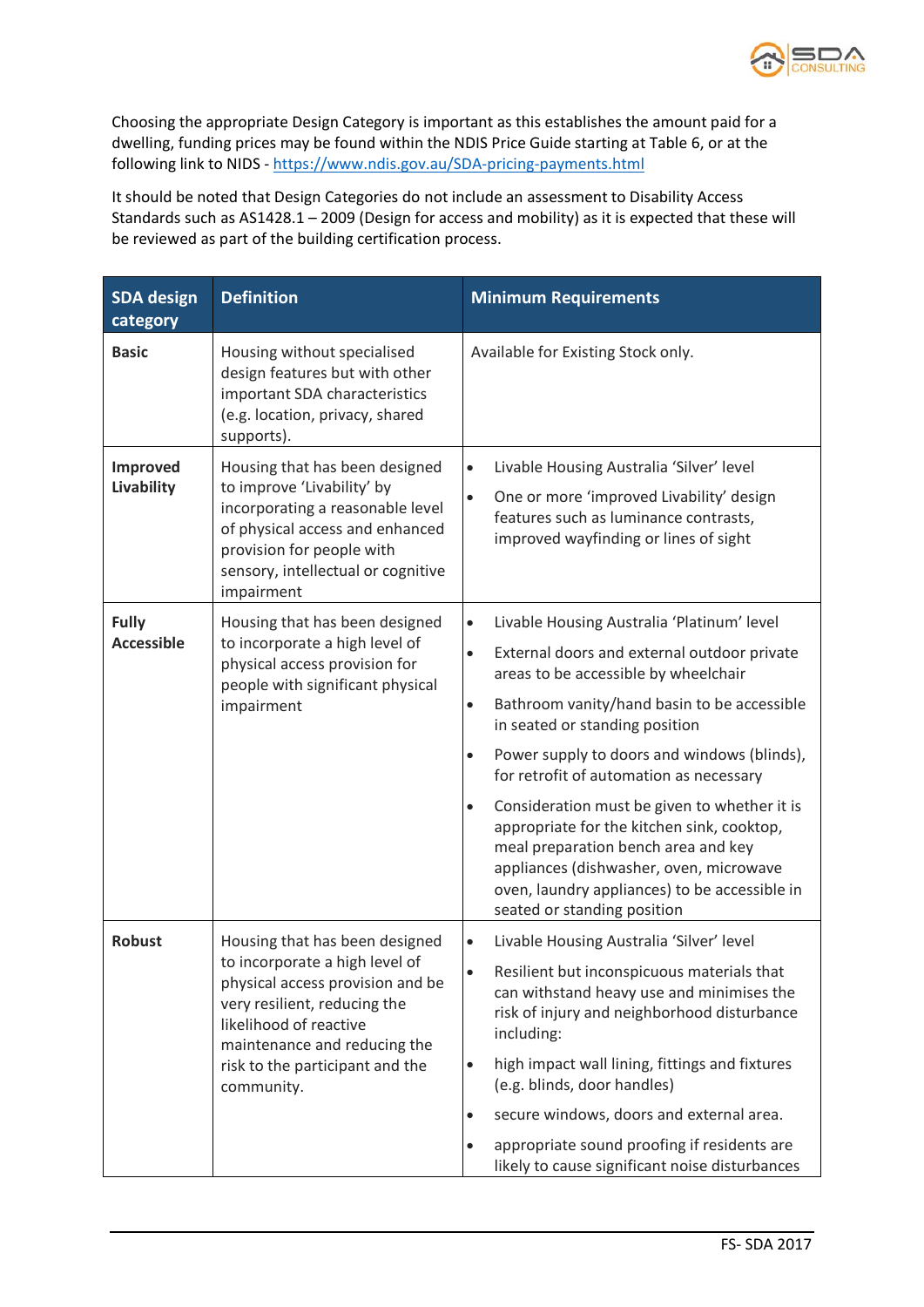

|                                           |                                                                                                                                                                                                   | $\bullet$<br>$\bullet$ | (if required must retrofit in new builds if not<br>previously installed at building stage)<br>laminated glass<br>Layout with areas of egress and retreat for<br>staff and other residents to avoid harm if<br>required                                      |
|-------------------------------------------|---------------------------------------------------------------------------------------------------------------------------------------------------------------------------------------------------|------------------------|-------------------------------------------------------------------------------------------------------------------------------------------------------------------------------------------------------------------------------------------------------------|
|                                           |                                                                                                                                                                                                   | $\bullet$              | Consideration must be given to providing<br>adequate space and safeguards throughout<br>the property to accommodate the needs of<br>residents with complex behaviors                                                                                        |
| High<br><b>Physical</b><br><b>Support</b> | Housing that has been designed<br>to incorporate a high level of<br>physical access provision for<br>people with significant physical<br>impairment and requiring very<br>high levels of support. | $\bullet$              | Livable Housing Australia 'Platinum' level                                                                                                                                                                                                                  |
|                                           |                                                                                                                                                                                                   | $\bullet$              | External doors and external outdoor private<br>areas to be accessible by wheelchair                                                                                                                                                                         |
|                                           |                                                                                                                                                                                                   | $\bullet$              | Bathroom vanity/hand basin to be accessible<br>in seated or standing position                                                                                                                                                                               |
|                                           |                                                                                                                                                                                                   | $\bullet$              | Power supply to doors and windows (blinds),<br>for retrofit of automation as necessary                                                                                                                                                                      |
|                                           |                                                                                                                                                                                                   | $\bullet$              | Consideration must be given to whether it is<br>appropriate for the kitchen sink, cooktop,<br>meal preparation bench area and key<br>appliances (dishwasher, oven microwave<br>oven, laundry appliances) to be accessible in<br>seated or standing position |
|                                           |                                                                                                                                                                                                   | $\bullet$              | Structural provision for ceiling hoists                                                                                                                                                                                                                     |
|                                           |                                                                                                                                                                                                   | $\bullet$              | Assistive technology ready                                                                                                                                                                                                                                  |
|                                           |                                                                                                                                                                                                   | $\bullet$              | Heating/cooling and household<br>communication technology (e.g. video or<br>intercom systems) appropriate for the needs<br>of residents                                                                                                                     |
|                                           |                                                                                                                                                                                                   | $\bullet$              | Emergency power solutions to cater for a<br>minimum two hour outage where the<br>welfare of participants is at risk                                                                                                                                         |
|                                           |                                                                                                                                                                                                   | $\bullet$              | 950mm minimum clear opening width doors<br>to all habitable rooms                                                                                                                                                                                           |

#### **How do I know if my Design meets the SDA?**

If you are unsure if your building design meets the intent of an SDA Design Category consider having it reviewed by Equal Access Pty Ltd to verify that all the minimum requirements are considered acceptable.

We offer desktop reviews of architectural drawings, schedules and specifications of design documentation. Your desktop review will be conducted by a dedicated team of experienced disability access consultants who collectively hold qualifications such as: